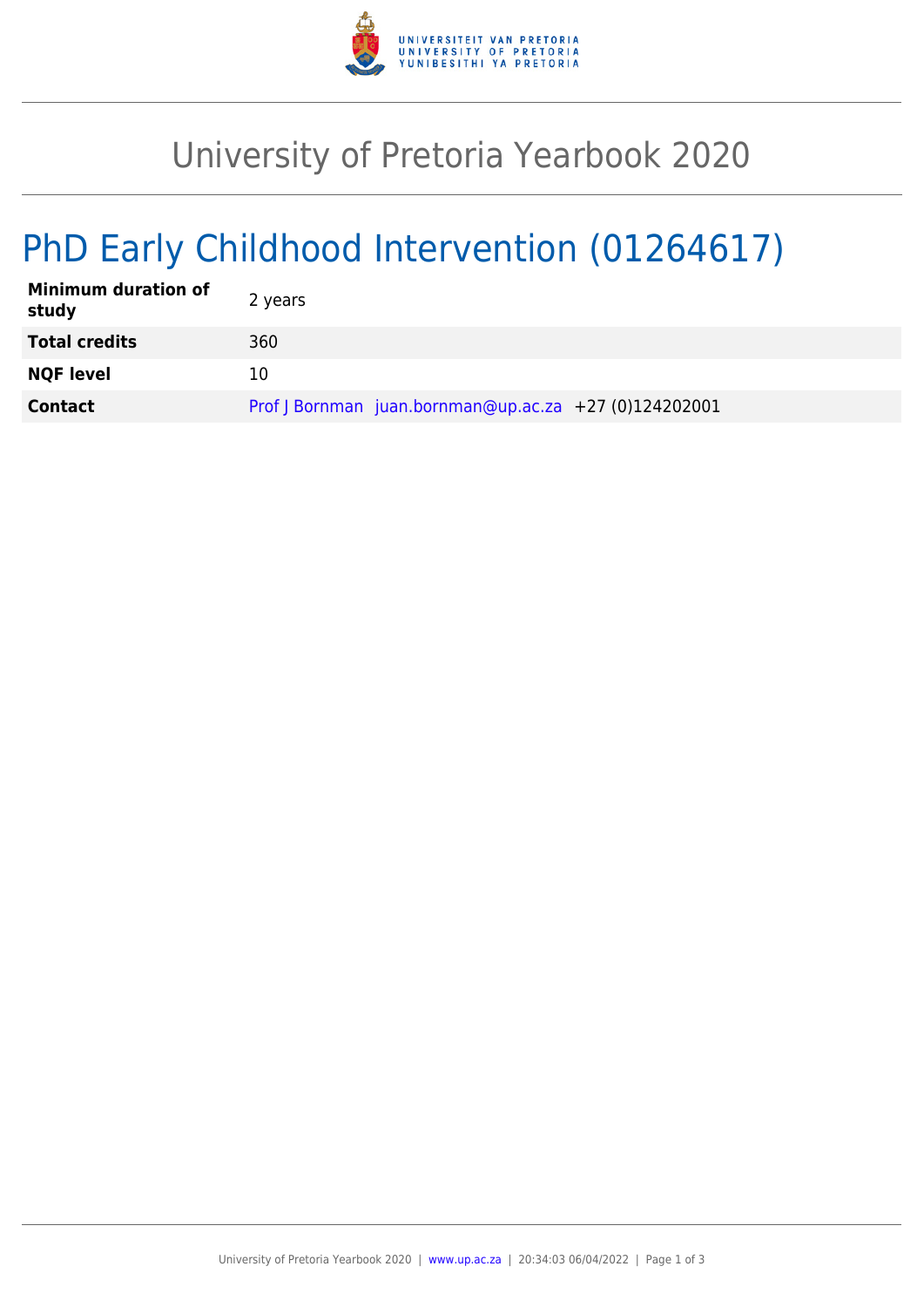

## Curriculum: Year 1

**Minimum credits: 360**

### **Core modules**

#### **Thesis: Early childhood intervention 990 (ECI 990)**

| <b>Module credits</b>         | 360.00                                             |
|-------------------------------|----------------------------------------------------|
| <b>Prerequisites</b>          | No prerequisites.                                  |
| Language of tuition           | Module is presented in English                     |
| <b>Department</b>             | Centre for Augmentative and Alternative Communicat |
| <b>Period of presentation</b> | Year                                               |

#### **Module content**

A thesis based on highly specialised and advanced research, both across the major discipline and with possible interdisciplinary connections. Independent and accountable planning, resourcing, managing of all aspects of the research process, optimising all aspects of processes engaged in, within complex and unpredictable contexts. Using computer programs for analysis and report writing and showing academic and scientific leadership are required.